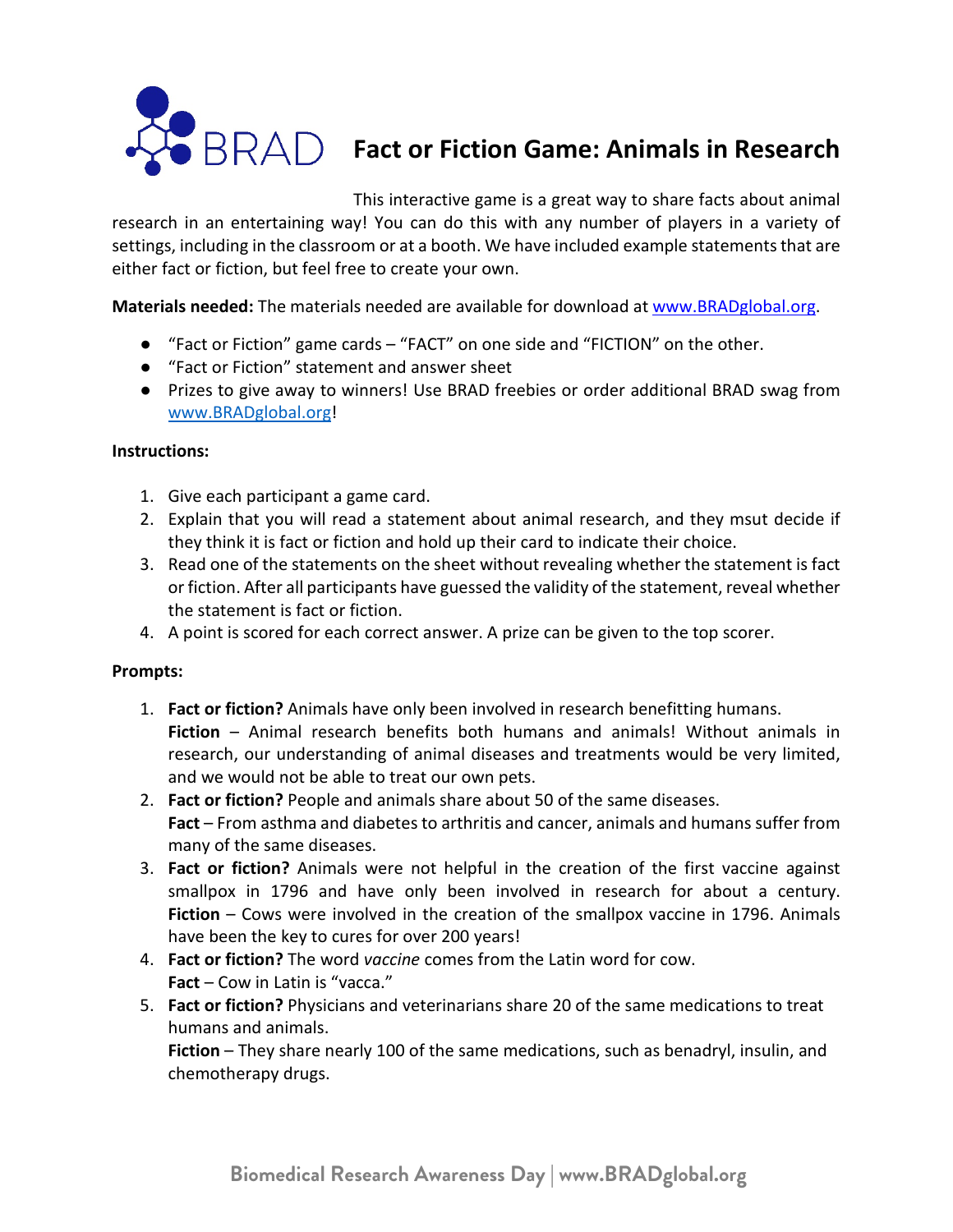6. **Fact or fiction?** The FDA has research and development efforts underway to reduce the need for animals in research and find a suitable replacement.

**Fact** – The FDA states on their website "There are still many areas where animal testing is necessary and non-animal testing is not yet a scientifically valid and available option. However, FDA has supported efforts to reduce animal testing. In addition, FDA has research and development efforts underway to reduce the need for animal testing and to work toward replacement of animal testing."

- 7. **Fact or fiction?** According to the Nuremberg Code, it is okay for humans to be involved in research before animals are involved in research.
	- **Fiction** Animals must be involved in research before humans can be.
- 8. **Fact or fiction?** Pigs have been involved in the development of treatments for asthma, diabetes, and ADHD.

**Fact** – Pig organs are anatomically and functionally 80-90% similar to the respective human organs, making pigs a very useful model of how a human would react to the same treatment.

- 9. **Fact or fiction?** Essentially every drug, treatment, medical device, diagnostic tool, and cure we have today was made possible by animal research. **Fact** – With the help of animal research, medical advancements such as pacemakers and artificial joints have been made possible.
- 10. **Fact or fiction?** Studies with rabbits, zebrafish, and chinchillas led to the development of the polio vaccine.

**Fiction** – Studies with monkeys, dogs, and mice led to the development of the polio vaccine, completely eliminating polio in the United States.

- 11. **Fact or fiction?** There is only one committee created by U.S. law that oversees all animal research in all research institutions across the United States. **Fiction** – Federal laws in the U.S. and the Animal Welfare Act and Public Health Service Act mandate that each institution establish an animal care and use committee that includes an outside member of the public as well as a veterinarian.
- 12. **Fact or fiction?** Rats and mice bred specifically for research are the most common research animals.

**Fact** – Mice and rats make up 95% of all animals in research.

- 13. **Fact or fiction?** Stem cell research does not require animal models. **Fiction** – Stem cell treatments must first demonstrate safety and efficacy in animal models before they can be introduced in humans.
- 14. **Fact or fiction?** Humans share 56.2% of their genes with mice. **Fiction** – Humans actually share 95% of their genes with mice!
- 15. **Fact or fiction?** Approximately 4.5% of healthcare costs in the U.S. is reserved for scientific and medical research.

**Fact** – More than \$3.2 trillion is dedicated to scientific and medical research!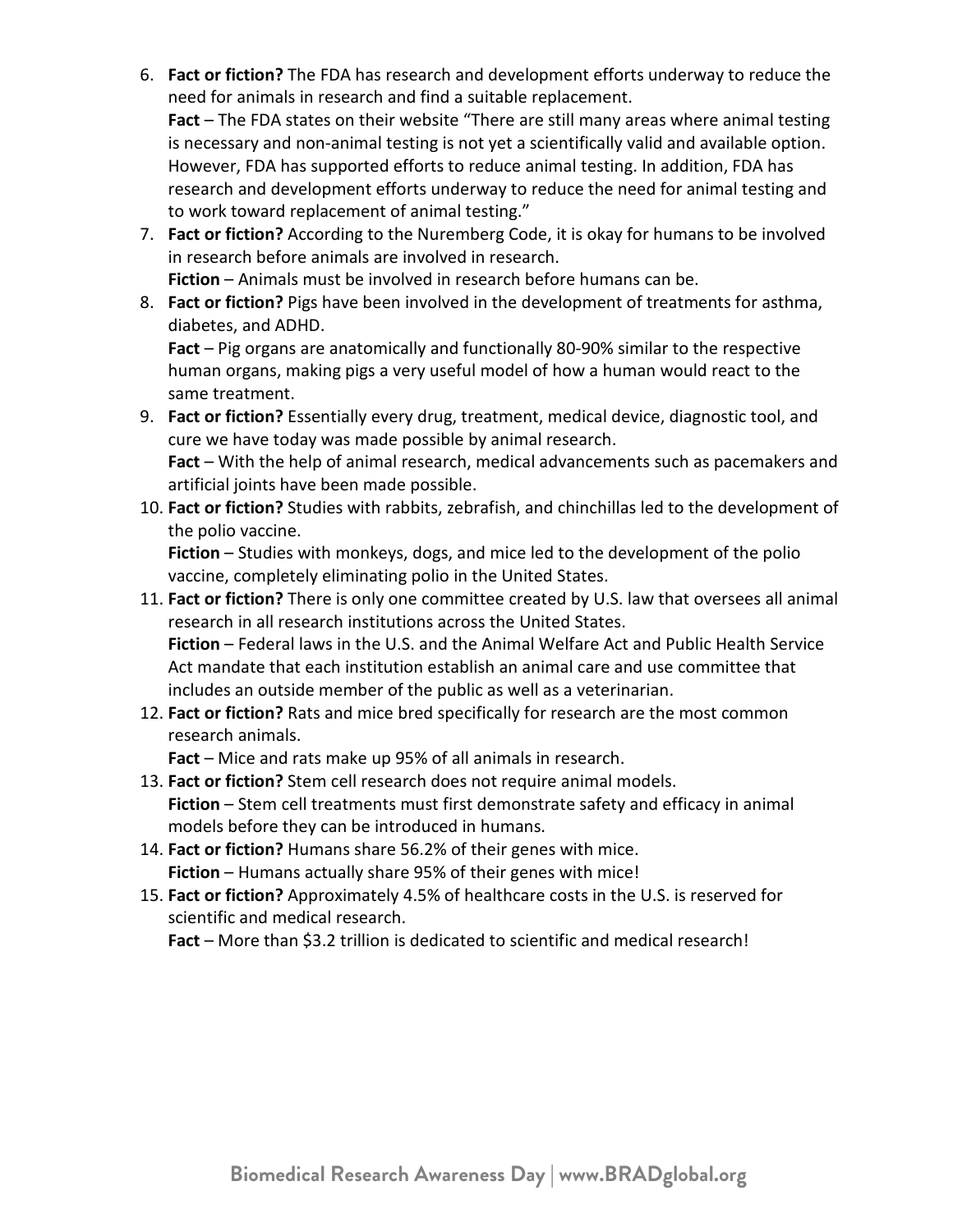